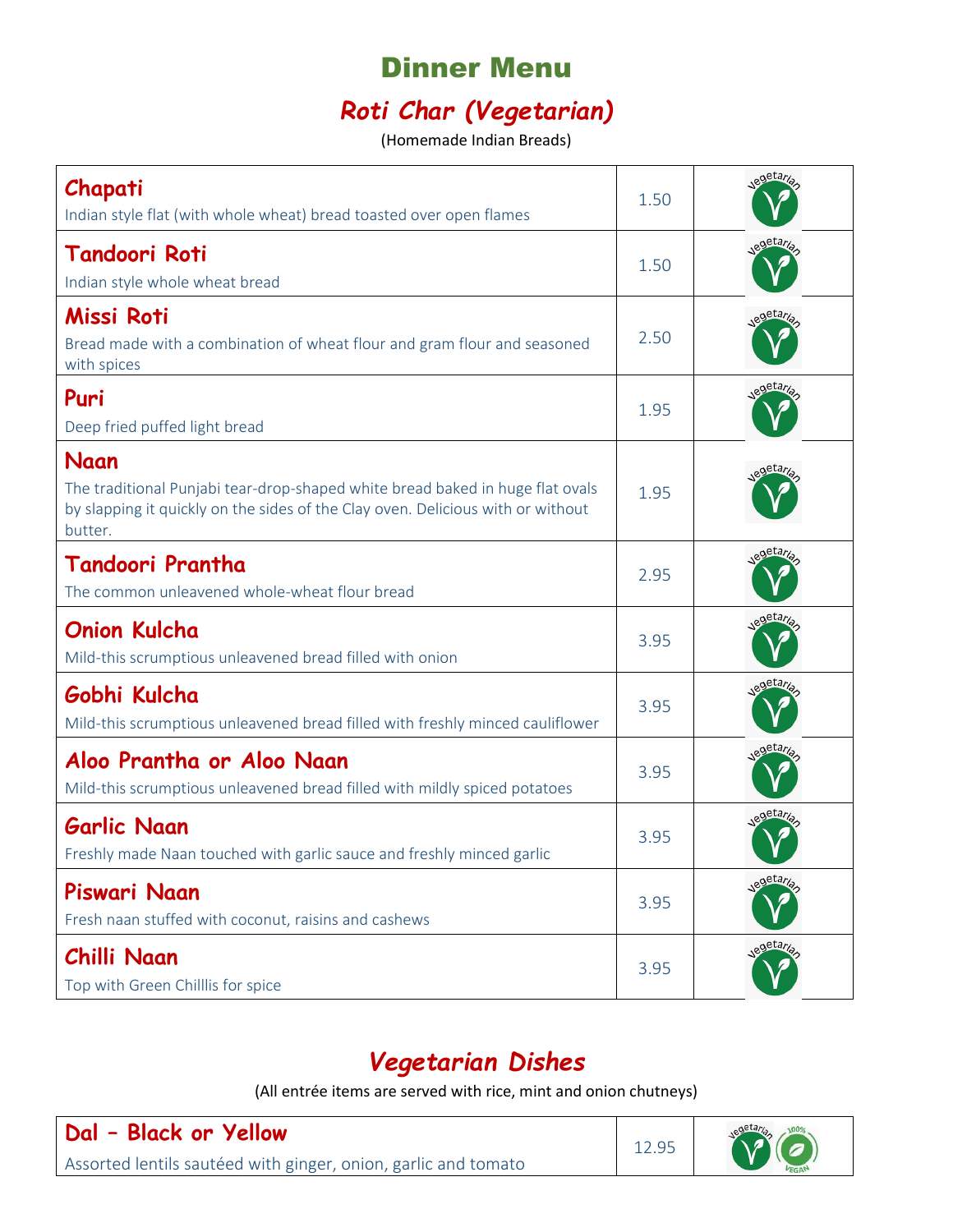| Vegetable Vindaloo or Curry                                                                                                          |       |                      |
|--------------------------------------------------------------------------------------------------------------------------------------|-------|----------------------|
| Garden fresh mixed vegetables cooked in a tang / hot curry and mild<br>sauce                                                         | 12.95 |                      |
| Sag Aloo                                                                                                                             | 11.95 |                      |
| Potatoes cooked in spinach and flavorful spices                                                                                      |       |                      |
| <b>Sag Paneer</b>                                                                                                                    |       |                      |
| Potatoes and homemade Indian cheese cooked in spinach and flavorful<br>spices                                                        | 11.95 |                      |
| Aloo Chhole                                                                                                                          | 13.95 |                      |
| Diced potatoes cooked in the popular Punjabi style                                                                                   |       |                      |
| <b>Chana Masala</b>                                                                                                                  | 13.95 |                      |
| Chick peas cooked in the popular Punjabi style                                                                                       |       | <b>FGA</b><br>.etar  |
| <b>Matar Paneer</b><br>Green peas with homemade Indian cheese in a mildly spiced sauce                                               | 13.95 |                      |
| <b>Matar Aloo</b>                                                                                                                    | 13.95 |                      |
| Potatoes cooked in a mildly spiced sauce                                                                                             |       |                      |
| Matar Malai Methi                                                                                                                    | 11.95 | , <sub>d</sub> etary |
| Green peas cooked with fenugreek cream base sauce, ginger and garlic<br>Aloo Gobhi                                                   |       |                      |
| Potatoes and cauliflower cooked in Indian spices                                                                                     | 13.95 |                      |
| <b>Mushroom Matar</b>                                                                                                                |       |                      |
| Peas and mushrooms cooked in a mild Indian curry sauce                                                                               | 13.95 |                      |
| <b>Baingan Bhurtha</b>                                                                                                               |       |                      |
| Eggplant roasted in the tandoor and cooked with green peas, fresh<br>tomatoes, onion, ginger and garlic in traditional Punjabi style | 13.95 |                      |
| <b>Bhindi Masala</b>                                                                                                                 |       |                      |
| Fresh okra stuffed with exotic spices and cooked with onions and<br>peppers                                                          | 13.95 |                      |
| Vegetable Korma                                                                                                                      |       |                      |
| Mixed vegetables marinated in yogurt and cooked in a spicy cream                                                                     | 13.95 |                      |
| sauce                                                                                                                                |       |                      |
| <b>Shahi Paneer</b>                                                                                                                  | 13.95 |                      |
| Homemade Indian cheese cooked with mildly spiced tomato and cream<br>cheese                                                          |       |                      |
| <b>Paneer Jal Fraizee</b>                                                                                                            |       |                      |
| Mild, medium or hot. Homemade Indian cheese prepared with fresh<br>bell peppers, sliced tomatoes, onions and mild spices             | 13.95 |                      |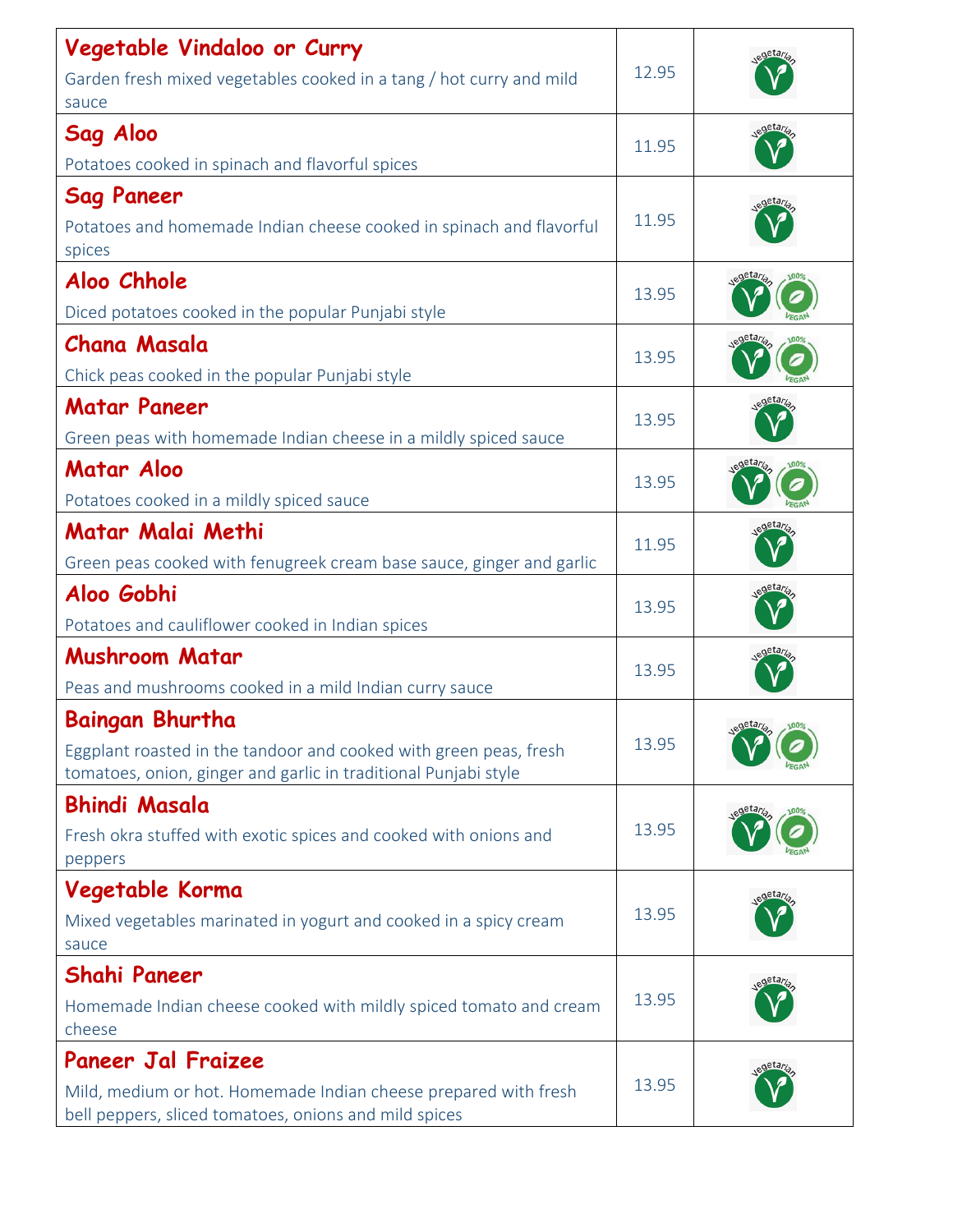| Vegetable Patia<br>Fresh vegetables cooked with sweet and sour mangoes, spices and<br>herbs with a touch of ginger               | 13.95 |        |
|----------------------------------------------------------------------------------------------------------------------------------|-------|--------|
| <b>Chana Sag</b><br>Chick peas, lentils with fresh ginger garlic and spices                                                      | 13.95 |        |
| <b>Dal Palak</b><br>Spinach, lentils with fresh ginger garlic and spices                                                         | 13.95 |        |
| Paneer Chilli Fry<br>Homemade cheese cooked Indian and Chinese style                                                             | 13.95 |        |
| <b>Paneer Bhurjee</b><br>Homemade cheese sautéed with onion rings, garlic and tomato                                             | 13.95 |        |
| Paneer Makhni<br>Homemade cheese with onion, tomatoes, garlic and fresh herbs                                                    | 13.95 | detar, |
| Malai Kofta<br>Homemade cheese stuffed in vegetable balls, cooked in a mildly spices<br>creamy and almond sauce                  | 13.95 |        |
| Paneer Masala<br>Homemade cottage cheese with onions and tomatoes, cooked in butter<br>with fresh herbs                          | 13.95 |        |
| Kaju Curry<br>Roasted cashew nuts cooked in a tomato, onion and spices based rich<br>and creamy sauce. A delicious Punjabi dish. | 13.95 |        |

# *Chef Specialties (Vegetarian)*

| Karahi Aloo Palak<br>Fresh chopped spinach cooked with fresh potatoes, nions, tomatoes and<br>indian spices, tossed in Indian iron skillet (Karahi) | 13.95 |  |
|-----------------------------------------------------------------------------------------------------------------------------------------------------|-------|--|
| Karahi Vegetables<br>Fresh mixed vegetables cooked with traditional Indian herbs and spices,<br>tossed in Indian iron skillet (Karahi)              | 13.95 |  |
| Karahi Paneer<br>Paneer in a fried onion sauce with Indian spices cooked to perfection                                                              | 13.95 |  |

## *Tandoor Specialties (Vegetarian)*

(All cooked traditionally and served in an Indian iron skillet with rice)

#### **Paneer Tikka** Homemade cottage cheese roasted in our clay oven, then simmered in a tomato 13.95